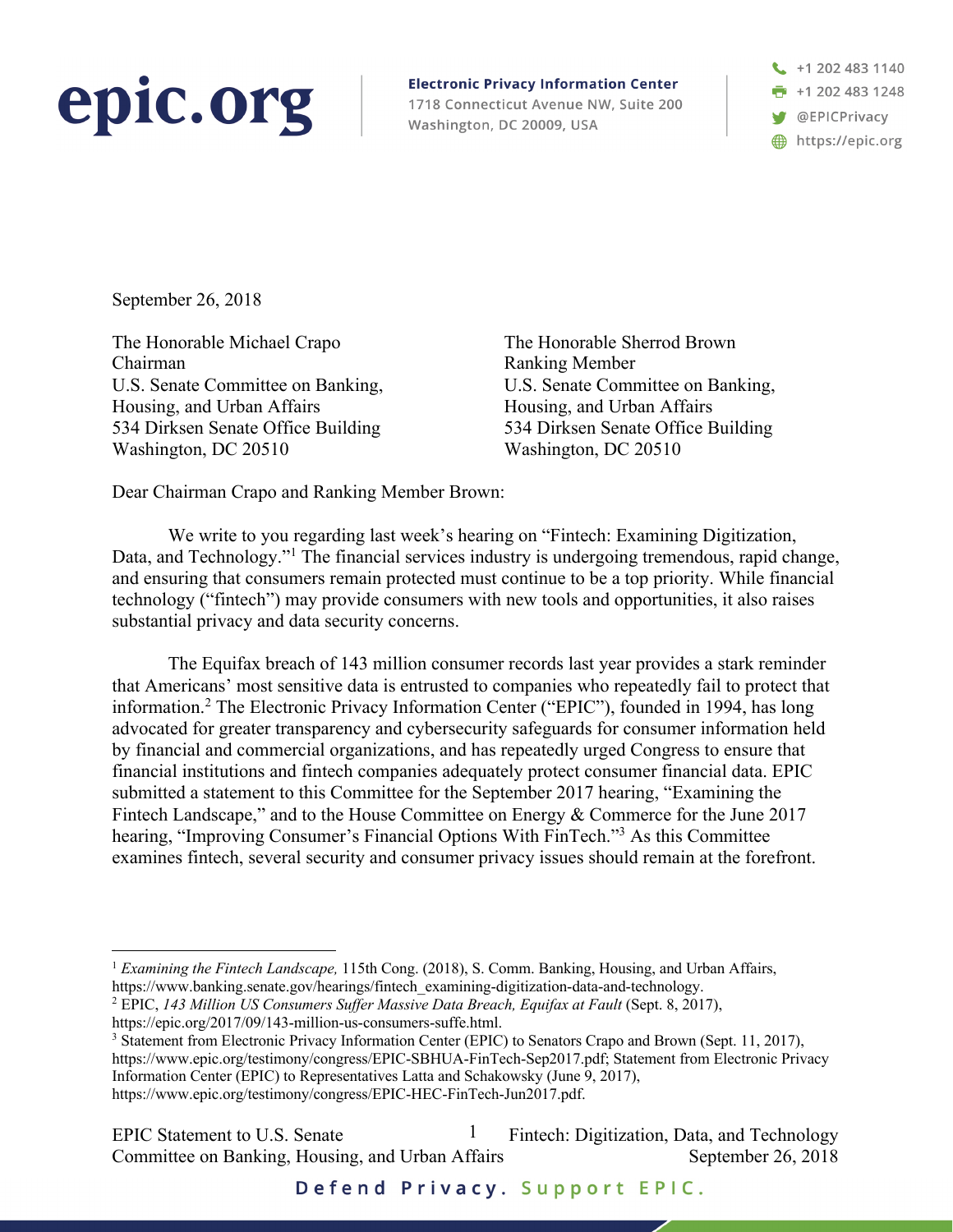Many new fintech platforms—and established firms entering the fintech space—rely on third-party data aggregators to provide them with consumer financial data.<sup>4</sup> When aggregators cannot legitimately obtain consumer financial information, they often simply take that information from consumers by "scraping"—or copying—the information when consumers input it, often without alerting the consumer.<sup>5</sup> Fintech platforms may also provide aggregators with consumer information through Application Programming Interfaces (APIs) that allow aggregators to simply access financial information in bulk.<sup>6</sup> Congress should take a proactive role in examining how consumer financial data is accessed, aggregated, and used. Specifically, this Committee should ensure that consumers' financial data is strongly protected no matter who holds it. Data aggregators should be held to the same standards as financial institutions, and should not be permitted to engage in reckless processing and distribution of consumer financial data.

Consumers must also have confidence that their data is being processed fairly and accurately. As EPIC Advisory Board member Professor Frank Pasquale told this committee, unmonitored data brokers poke holes in consumer protections by processing data in secret and using inaccurate information.<sup>7</sup> Companies using consumer financial data should instead be required to register with the Federal Trade Commission or another federal agency and should notify consumers when using their financial data.8 Those consumers should be provided with the ability to challenge the use and accuracy of their data, and companies should be held accountable for improper use of personal data.<sup>9</sup> Extending the Fair Credit Reporting Act (FCRA) to data aggregators would benefit consumers and help ensure fair and accurate uses of personal information.

Fintech and all companies in the financial services industry should be subject to strict privacy rules to protect consumers. While the Consumer Financial Protection Bureau provides principles on consumer-authorized access and use of consumer financial information, companies are not required to follow these.10 The rising popularity of banking and finance apps—combined with the lack of meaningful oversight and consumer protection—will no doubt lead to another breach similar in scale to the Equifax breach, with millions of financial records exposed simultaneously. Congress should therefore require fintech companies to ensure that data transfers of consumer financial data are secure and that third parties receiving that data are subject to limitations on use and disclosure.

 <sup>4</sup> U.S. Dep't Treasury, *A Financial System that Creates Economic Opportunities: Nonbank Financials, Fintech, and Innovation* 24 (2018), https://home.treasury.gov/sites/default/files/2018-08/A-Financial-System-that-Creates-Economic-Opportunities---Nonbank-Financials-Fintech-and-Innovation\_0.pdf 23-24.

<sup>5</sup> *Id.* at 25.

<sup>6</sup> *Id.* at 26. Similar APIs were at issue in the Facebook/Cambridge Analytica scandal, where Facebook allowed thirdparty developers to access troves of user information without alerting the users themselves. *See In re Facebook –*<br>Cambridge Analytica, EPIC, https://epic.org/privacy/facebook/cambridge-analytica/.

<sup>&</sup>lt;sup>7</sup> Exploring the Fintech Landscape: Hearing Before the Senate Cmmte on Banking, Housing, and Urban Affairs, 115th Cong. 6 (2017) (testimony of Frank Pasquale, Professor of Law, University of Maryland),

https://www.banking.senate.gov/imo/media/doc/Pasquale%20Testimony%209-12-17.pdf. <sup>8</sup> *Id.* at 8. 9 *See id.* 

<sup>10</sup> Consumer Fin. Prot. Bureau, *Consumer Protection Principles: Consumer Authorized Financial Data Sharing and Aggregation* (2017), https://files.consumerfinance.gov/f/documents/cfpb\_consumer-protection-principles\_dataaggregation.pdf.